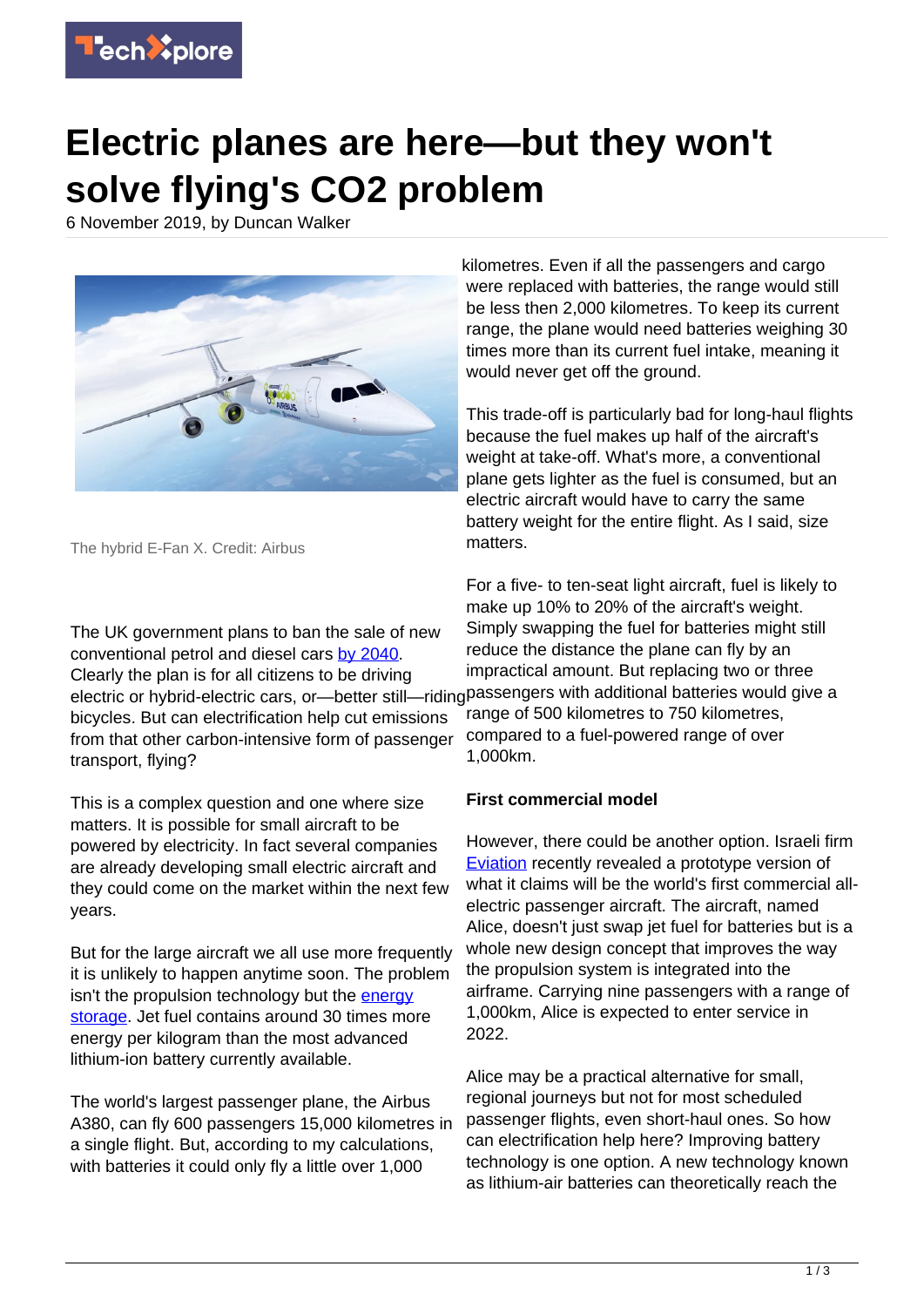

same energy density as **[jet fuel](https://techxplore.com/tags/jet+fuel/)**. However, they are **No alternative** still at the laboratory stage. Given the extremely safety conscious nature of the aviation industry, it is Unfortunately, for the type of flights most of us unlikely to plan future aircraft on unproven technology.

What we are more likely to see for short-haul flights improving their current engine technology. The in the next 20 to 30 years is hybrid aircraft that combine current turbofan engines with new electric propulsor systems. This more flexible hybrid system could be optimised to provide the high thrust required for take-off and the energy density needed for a long cruise.

This is an area being actively pursued in the  $E_1$ [FanX](https://www.airbus.com/innovation/future-technology/electric-flight/e-fan-x.html) project, which involves Airbus, Rolls-Royce and Siemens teaming up to develop a hybridelectric propulsion flight demonstrator. Using a BAe 146 aircraft, which usually carries around 100 passengers, they plan to replace one of the aircraft's four Honeywell turbofan engines with a propulsor fan driven by a two-megawatt electric motor.

In the project's initial phases, the electricity will actually be supplied by a Rolls-Royce AE2100 gas turbine housed in the aircraft's fuselage (main body). But the E-FanX will still be an important step contributes only 2% to 3% of global CO? emissions. in the evolution of hybrid electric technology. [Airbus](https://www.airbus.com/innovation/future-technology/electric-flight.html) [says](https://www.airbus.com/innovation/future-technology/electric-flight.html) it wants to make this technology available for 100-seat aircraft by the 2030s.

It's also possible to equip a plane with multiple small electric propulsors in a so-called distributed propulsion system that is more efficient than traditional designs that use two large turbofans. This idea can be taken further by combining the separate fuselage and wings into a single ["blended-wing-body](https://www.nasa.gov/centers/langley/news/factsheets/FS-2003-11-81-LaRC.html)", more efficiently integrating the propulsors with the airframe in a more aerodynamic design. This could reduce the amount emissions than it is today. of energy the aircraft would need by 20%.

But neither of the world's two main aircraft manufactures, Boeing and Airbus, are actively pursuing blended wing technology. Such a major design shift has [to](https://leehamnews.com/2018/04/03/dont-look-for-commercial-bwb-airplane-any-time-soon-says-boeings-future-airplanes-head/)o many technical challenges to [make it commercially viable](https://leehamnews.com/2018/04/03/dont-look-for-commercial-bwb-airplane-any-time-soon-says-boeings-future-airplanes-head/) right now. For example, most airports wouldn't be able to accommodate a blended-wing aircraft.

make there is currently no practical alternative to jetfuelled turbofans. For this reason, the main aircraft engine manufacturers are investing heavily in International Air Transport Association [estimates](http://www.iata.org/policy/environment) [that](http://www.iata.org/policy/environment) each new generation of aircraft is on average 20% more fuel-efficient than the model it replaces, and that airlines will invest US\$1.3 trillion in new planes over the next decade.

For example, Rolls-Royce's most recent engine, the [Trent XWB](https://www.rolls-royce.com/products-and-services/civil-aerospace/airlines/trent-xwb.aspx#section-overview) that powers the new [Airbus A350,](https://www.airbus.com/aircraft/passenger-aircraft/a350xwb-family.html) is marketed as "the world's most efficient large aeroengine". Airbus claims the engine will help the A350 to achieve "25% lower operating costs, fuel burn and CO? emissions when compared with previousgeneration aircraft".

The next generation of Rolls-Royce engine, the [UltraFanTM,](https://www.rolls-royce.com/products-and-services/civil-aerospace/future-products.aspx#/) will offer a further 20% to 25% reduction in [fuel](https://techxplore.com/tags/fuel/) consumption and CO? emissions and is due to enter into service in 2025.

But it's worth remembering that aviation currently This compares to about 30% to 35% for the whole transport sector, and another 30% to 35% for electricity generation.

The number of air passengers is [expected to](https://www.iata.org/pressroom/pr/Pages/2018-10-24-02.aspx) [double](https://www.iata.org/pressroom/pr/Pages/2018-10-24-02.aspx) over the next two decades but so are total emissions so this is unlikely to make aviation a bigger part of the problem. Reducing aviation emissions by 20% per generation of aircraft probably might not a sustainable improvement. But if hybrid [aircraft](https://techxplore.com/tags/aircraft/) are made a reality then flying really could become even less of a contributor to total

This article is republished from [The Conversation](http://theconversation.com) under a Creative Commons license. Read the [original article](https://theconversation.com/electric-planes-are-here-but-they-wont-solve-flyings-co2-problem-125900).

Provided by The Conversation